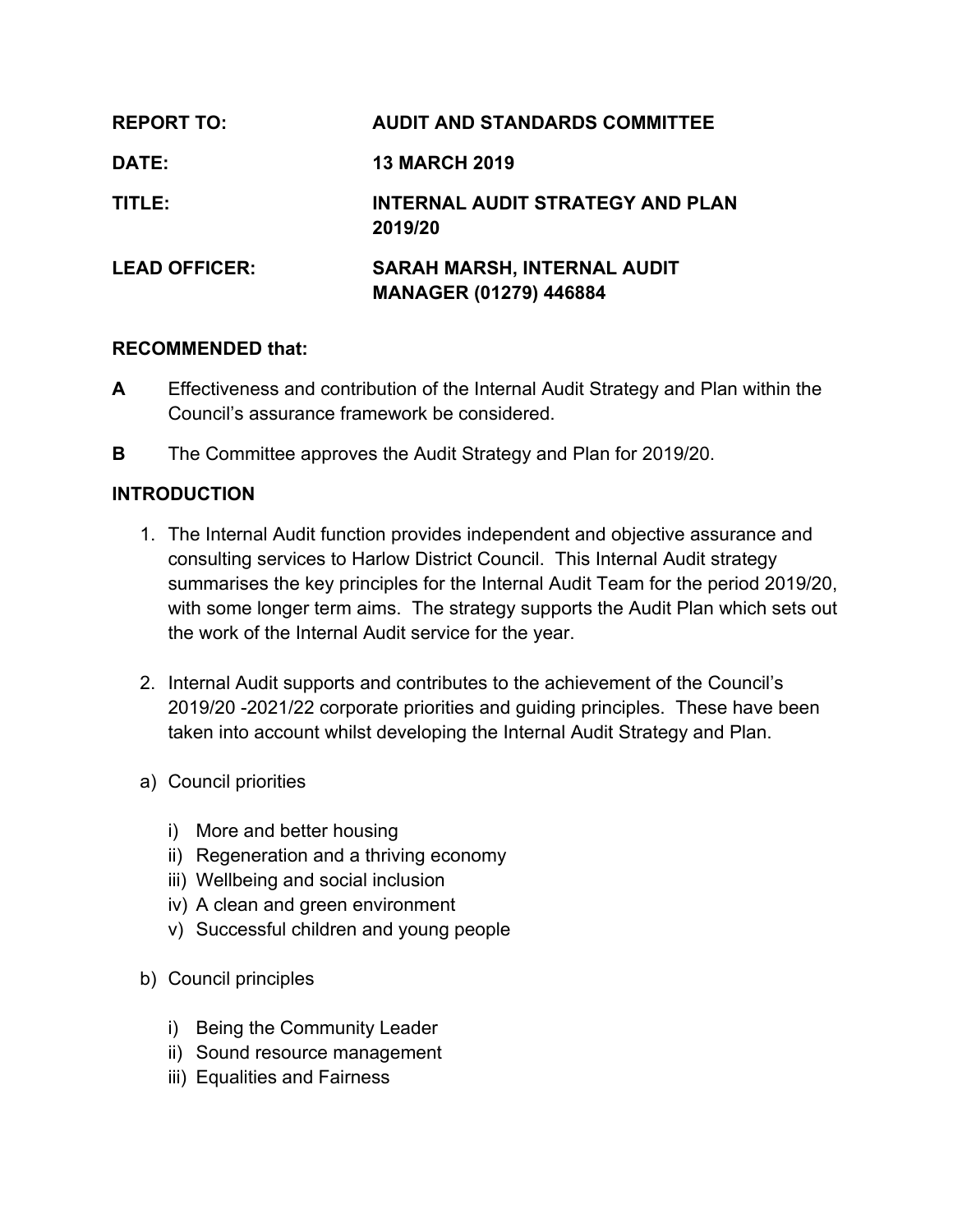### **PURPOSE**

- 3. The purpose of the Internal Audit Strategy and Plan is to document the Internal Audit team's approach to:
	- a) Provide independent and objective assurance to Councillors and senior management on the effectiveness of the Council's internal control framework
	- b) Ensure the recognition of the key risks the Council faces in meeting its objectives when determining and allocating the use of internal audit resources
	- c) Add value and support to senior management in providing effective control, whilst identifying opportunities for improving value for money
	- d) Deliver an Internal Audit Service that is compliant with the requirements of the Public Sector Internal Audit Standards.

### **Internal Audit Mission and Core Principles**

- 4. The Global Institute of Internal Auditors has developed an International Professional Practices Framework (IPPF) for auditors. The IPPF includes a mission statement and ten core principles which continue to be adopted by the Shared Internal Audit Service, and are listed below:
	- a) Mission: To enhance and protect organisational value by providing risk-based and objective assurance, advice, and insight
	- b) Core principles:
		- i) Demonstrates integrity
		- ii) Demonstrates competence and due professional care
		- iii) Is objective and free from undue influence (independent)
		- iv) Aligns with the strategies, objectives, and risks of the organisation
		- v) Is appropriately positioned and adequately resourced
		- vi) Demonstrates quality and continuous improvement
		- vii) Communicates effectively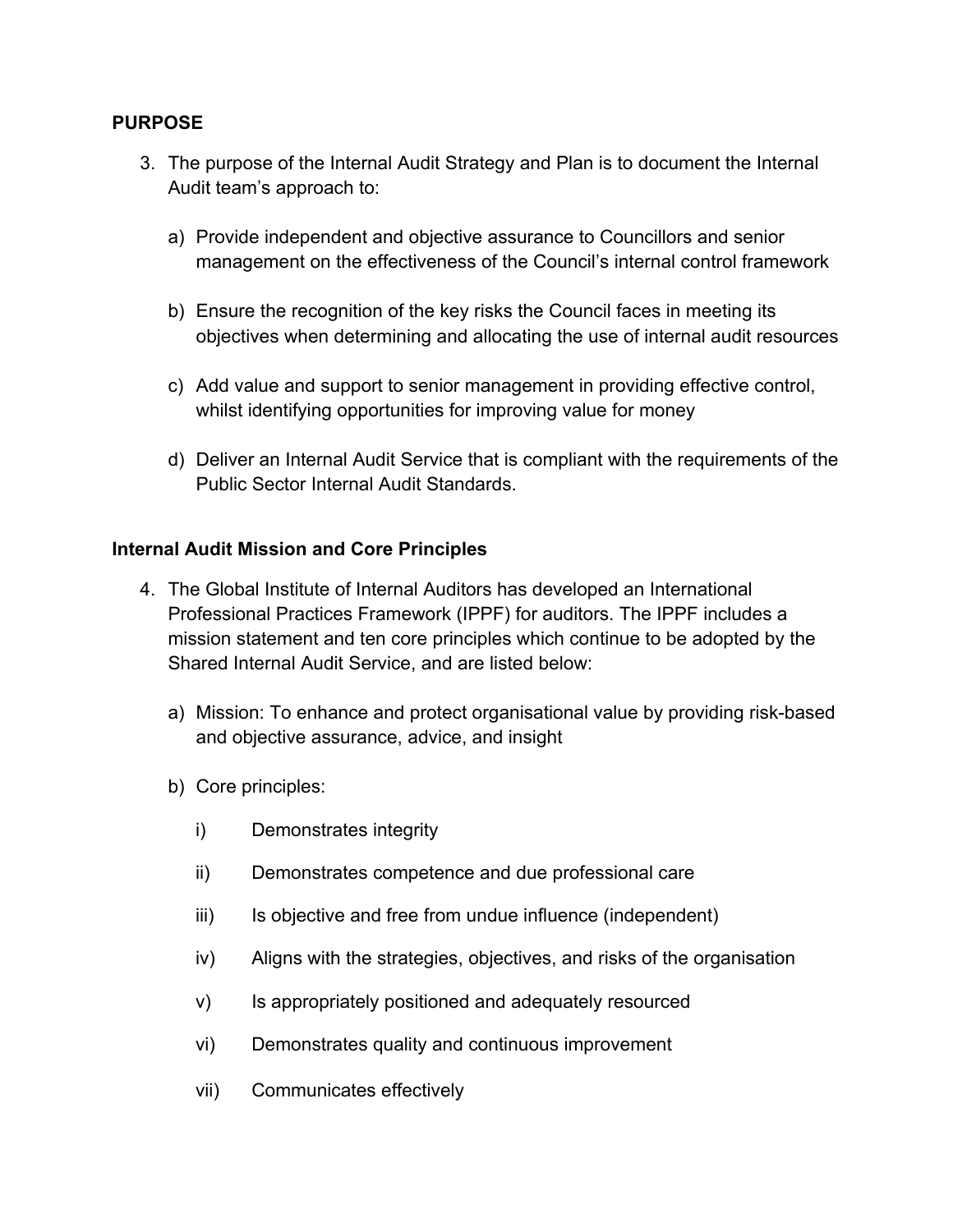- viii) Provides risk-based assurance
- ix) Is insightful, proactive, and future-focused
- x) Promotes organisational improvement.

#### **The Internal Audit Approach**

- 5. While Internal Audit provides assurance through completing a programme of planned work the service is also flexible and responsive to changing and emerging issues. Some audit work is delivered on a consultancy basis, contributing advice on risk and controls, for example ex-officio attendance at project meetings or undertaking a specific investigation of a newly identified issue.
- 6. The purpose, authority and responsibility of Internal Audit are formally defined in the Internal Audit Charter, which was approved at the November 2017 Audit and Standards Committee.

### **Key Deliverables**

- 7. The key deliverables for the Internal Audit service during 2019/20 are:
	- a) Delivery of the Audit Plan the Internal Audit Manager will ensure there is sufficient audit coverage in order to provide an annual internal audit opinion and report, which feeds into the Council's Annual Governance Statement.
	- b) Integrated Approach to Assurance Providing ongoing assurance to management on the integrity, effectiveness and operation of the Council's internal control, governance and risk management processes. Working with other assurance providers including External Audit to prevent duplication of work.
	- c) Management Commitment Ensure agreed management responses to audit recommendations made are implemented thereby improving the overall control framework.
	- d) Continually Develop Our Approach To develop, improve and deliver a quality assurance and improvement programme for the service, including working closely with the Audit and Standards Committee.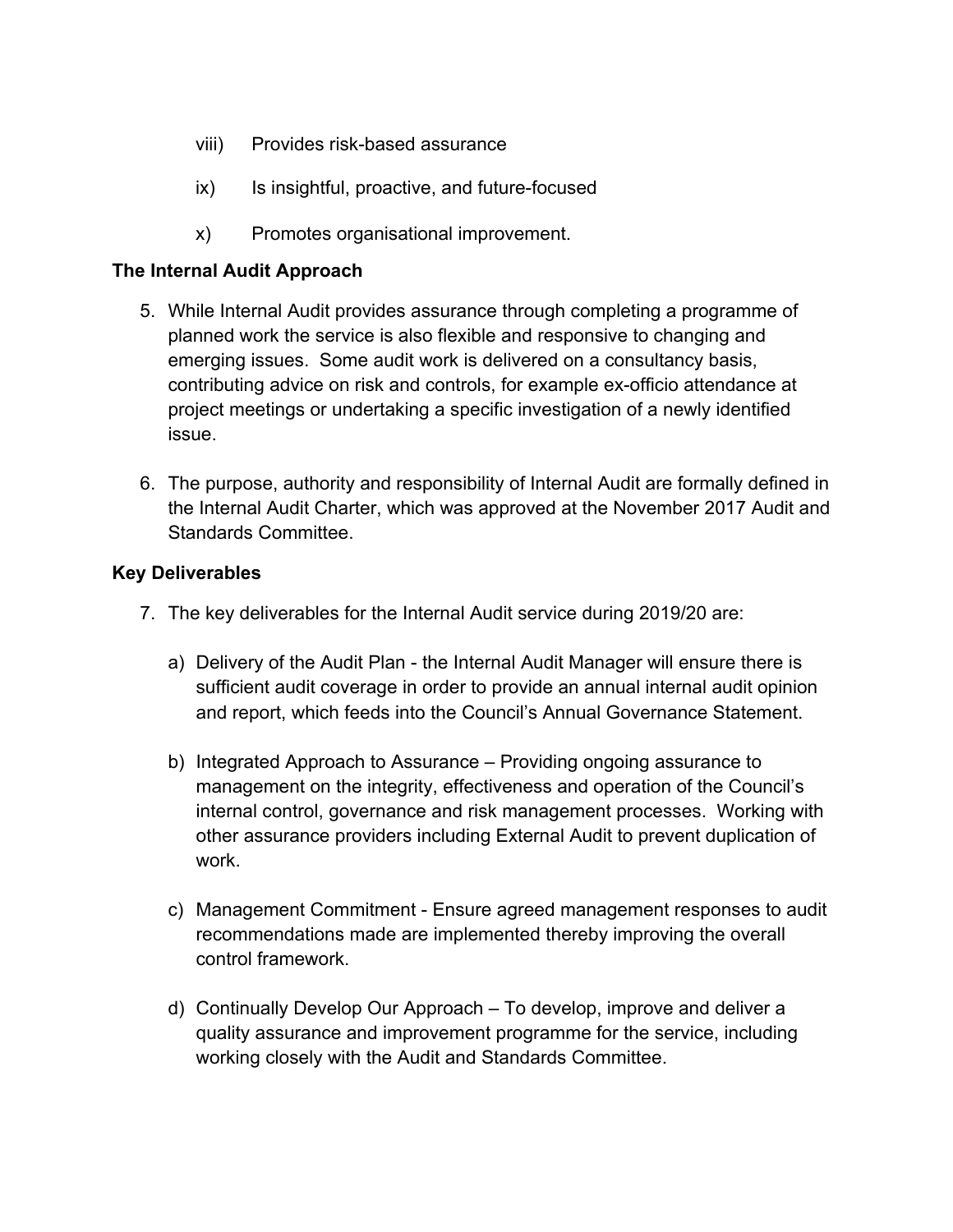e) Business Insight *-* working closely with Officers, Members and services to establish greater relevance to what matter most to the Council by contemplating current and future key risks and challenges.

## **Protocol for Audit Reviews**

- 8. We will conduct each review in line with our standard audit methodology which is aligned to the Public Sector Internal Audit Standards.
- 9. For each audit a Lead Auditee will be identified who will be involved in scoping to ensure the audit is appropriately focused on key risks areas, providing assurance and maximising added value. Terms of reference will be produced for each audit to ensure the scope, objectives and approach are agreed with the appropriate Head of Service.
- 10.Following fieldwork a draft Internal Audit report will be issued for discussion with the appropriate levels of management which is normally set out in the terms of reference.
- 11.Final reports will be issued after the agreement of draft reports and will contain completed management actions plans identifying those responsible for their implementation and appropriate timescales.
- 12.Agreed actions or recommendations will be followed up through the Internal Audit tracker process. All high priority recommendations and any passing their original implementation date are reported to the Audit and Standards Committee.

## **Quality Assurance and Performance Management**

- 13.The Internal Audit Quality Assurance and Improvement Programme ensures the work of the Internal Audit function conforms with the Public Sector Internal Audit Standards (PSIAS), operates in an efficient and effective manner and is adding value and continually improving Internal Audit activity. This is achieved through internal and external assessment, monitoring, and reporting on performance.
- 14.In November 2016 the internal audit function underwent an External Quality Assessment (EQA), which, in line with the PSIAS, must be conducted every five years by a qualified, independent assessor from outside the Council. The EQA, which covered all three Councils in the shared service, confirmed the Internal Audit service complied with the Public Sector Internal Audit Standards. Internal review at the end of 2018/19 confirms this compliance still holds true.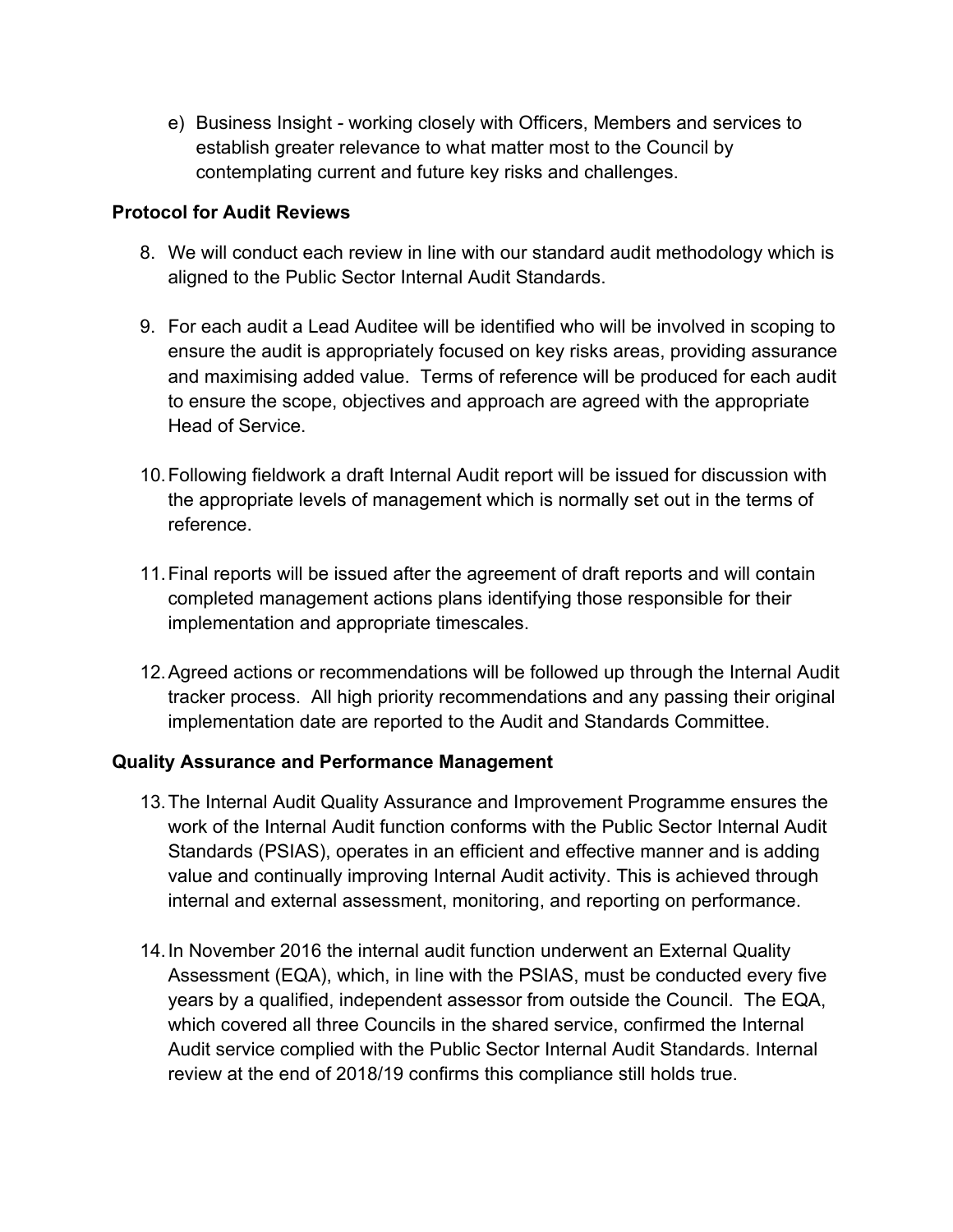- 15.To achieve planned coverage, deliver a high standard of customer care and demonstrate effectiveness of the service, performance targets have been established based on best professional practice.
- 16.The following service performance targets will be reported on in 2019/20:

| <b>Aspect of Service</b>                        | Performance Indicator                                                                                                                    | Target                                                                                                               |
|-------------------------------------------------|------------------------------------------------------------------------------------------------------------------------------------------|----------------------------------------------------------------------------------------------------------------------|
| <b>Audit Plan</b>                               | • Achievement of the annual<br><b>Plan</b>                                                                                               | • Sufficient internal audit<br>work in order that the<br>Internal Audit Manager<br>can give their annual<br>opinion. |
| <b>Internal Audit</b><br>processes              | Issue of draft report after<br>closing meeting                                                                                           | • 10 working days                                                                                                    |
|                                                 | • Issue of final report after draft<br>report is agreed                                                                                  | $\bullet$ 5 working days                                                                                             |
| Effective management<br>engagement              | Management responses within<br>10 working days of draft report                                                                           | • 10 working days                                                                                                    |
|                                                 | • Implementation of agreed audit<br>recommendations                                                                                      | • Within agreed timescales                                                                                           |
| Continuous<br>Professional<br>Development (CPD) | • Auditors maintain and improve<br>their knowledge, skills and<br>other competencies through<br>directed and self directed<br>activities | • 40 hours of CPD activity<br>per auditor                                                                            |

**Table 1 – Service Performance Targets 2019/20**

## **Developing the Internal Audit Plan**

- 17.The methodology for developing the Internal Audit Plan is focused on the quantification of the risks associated with the Council's objectives in consultation with key Officers. This process also takes into account:
	- a) Knowledge and experience accumulated in Internal Audit, including the results of previous reviews
	- b) A review of audit themes against the Corporate Risk Register and Council priorities
	- c) The work of other assurance providers both internally and externally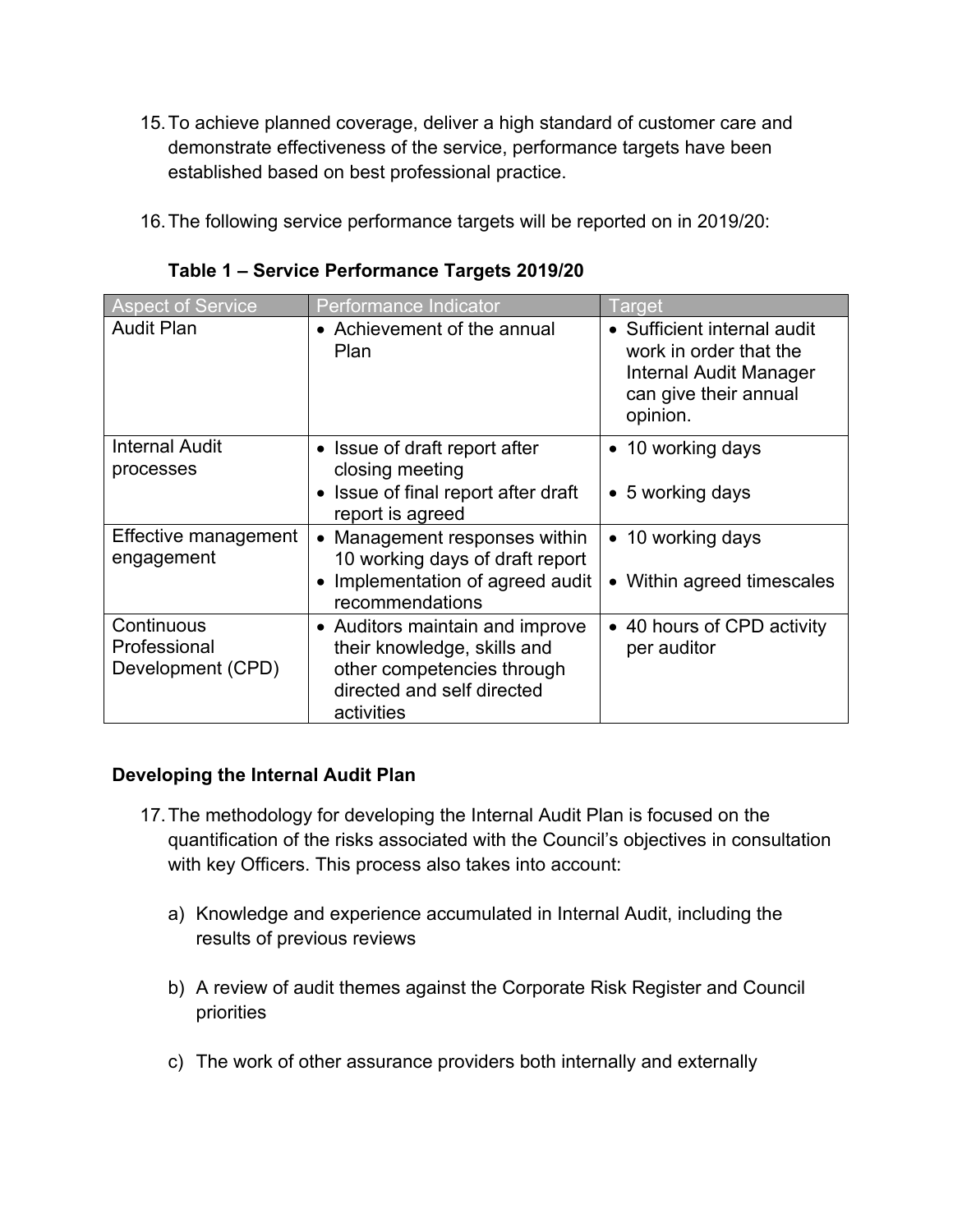- d) The external environment including economic climate, Brexit implications, government initiatives such as welfare reform and changes in funding
- e) Harmonisation of themes with Borough of Broxbourne Council and Epping Forest District Council to enable benchmarking and sharing of good practice.
- 18.It is imperative there is good alignment between the Internal Audit Plan and the risks facing each Council. Through this, Internal Audit's work will help inform each Council's risk management framework, enabling greater recognition of key mitigating controls and other sources of assurances available. Where possible the risks identified in the Audit Plan, as set out in Appendix 1, have been taken directly from the Council's Risk Register.
- 19.In addition, an assurance map, as set out in Appendix 2, has been produced that provides a structured way to identify the main sources and types of risk assurances in the Council. This demonstrates sufficient Internal Audit work has either been undertaken or has been planned for the Council's key risks.
- 20.The Internal Audit Plan is indicative and changes may need to be made as the risk profile and priorities of the Council change. This will be achieved by ongoing review and amendment in consultation with relevant officers and any significant changes brought to the Audit and Standards Committee for approval.
- 21.It is important for Internal Audit to plan ahead and allocate resources over the medium term but still maintain a flexibility of approach. This is achieved by documenting known risks over a three year period so that the three year plan includes an indication of proposed audit work for years two and three, based on current known risks if circumstances remain unchanged. However, as new risks emerge audit resources over the medium term will be focused accordingly.
- 22.The sections of the Internal Audit Plan include:
	- a) Corporate Framework key risk areas including those defined in the Council's strategic risk register
	- b) Strategic themes including cross cutting issues some of which will be incorporated within operational audits or will be undertaken through consultative work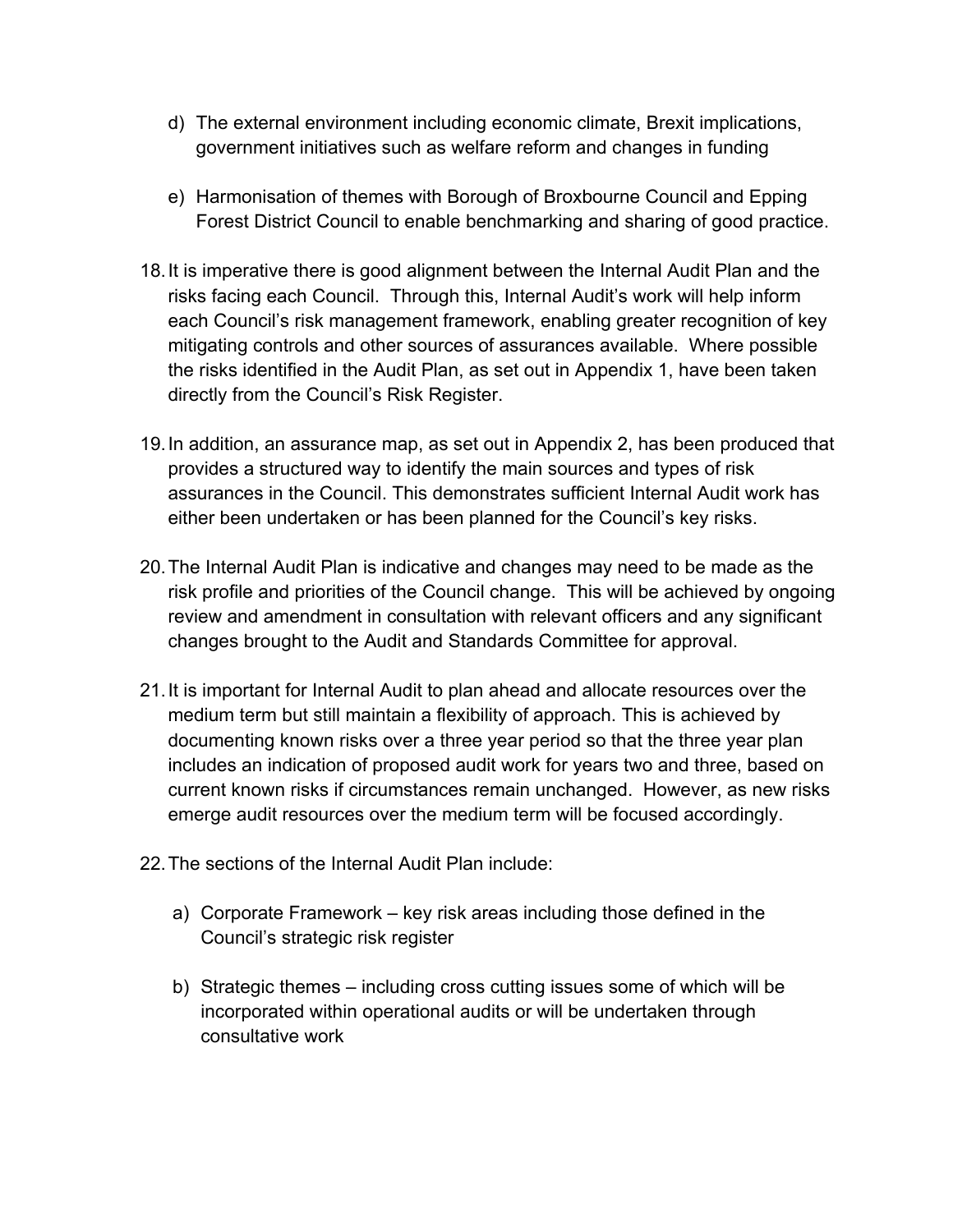**c)** Service areas – operational audits determined on a risk assessment and/or business priorities.

## **Priority Areas for 2019/20**

- 23.Having regard for the current risk profile of the Council the following have been identified as priority areas for Internal Audit work for 2019/20. These may not be audits in themselves, but cross cutting themes that will be fundamental to the scope of Internal Audit work undertaken:
	- a) Information Governance and Management- Internal Audit continues to work with the Council's Data Protection Officer helping to ensure and maintain compliance across the Council
	- b) Risk Management Internal Audit has a key role in promoting effective risk management and through its work continues to assist the Head of Finance in ensuring a robust risk management framework across the Council. The Audit Plan is driven by the risks of the Council. Within individual audits Internal Audit will seek compliance with good risk management practices and the adequacy of controls put in place by management to mitigate risks in their service areas
	- c) Fraud Internal Audit continues to support the Council's anti-fraud and corruption policy and is pivotal in ensuring a joined up approach the Council
	- d) Value for Money (VfM) A focus on VfM is reflected in Internal Audit's work mainly as a cross cutting theme within operational audits. These will incorporate how the Council makes the best use of resources and assets, the balance of cost and performance and meeting the needs of our residents; and providing challenge on whether services could be provided in a different way
	- e) Audit Planning, Strategy and Audit and Standards Committee Support Internal Audit continue to work with the Audit and Standards Committee in developing its role in relation to best practice and to contribute to effective corporate governance of the Council.
- 24.At the operational level the key priorities of Internal Audit work in 2019/20 include: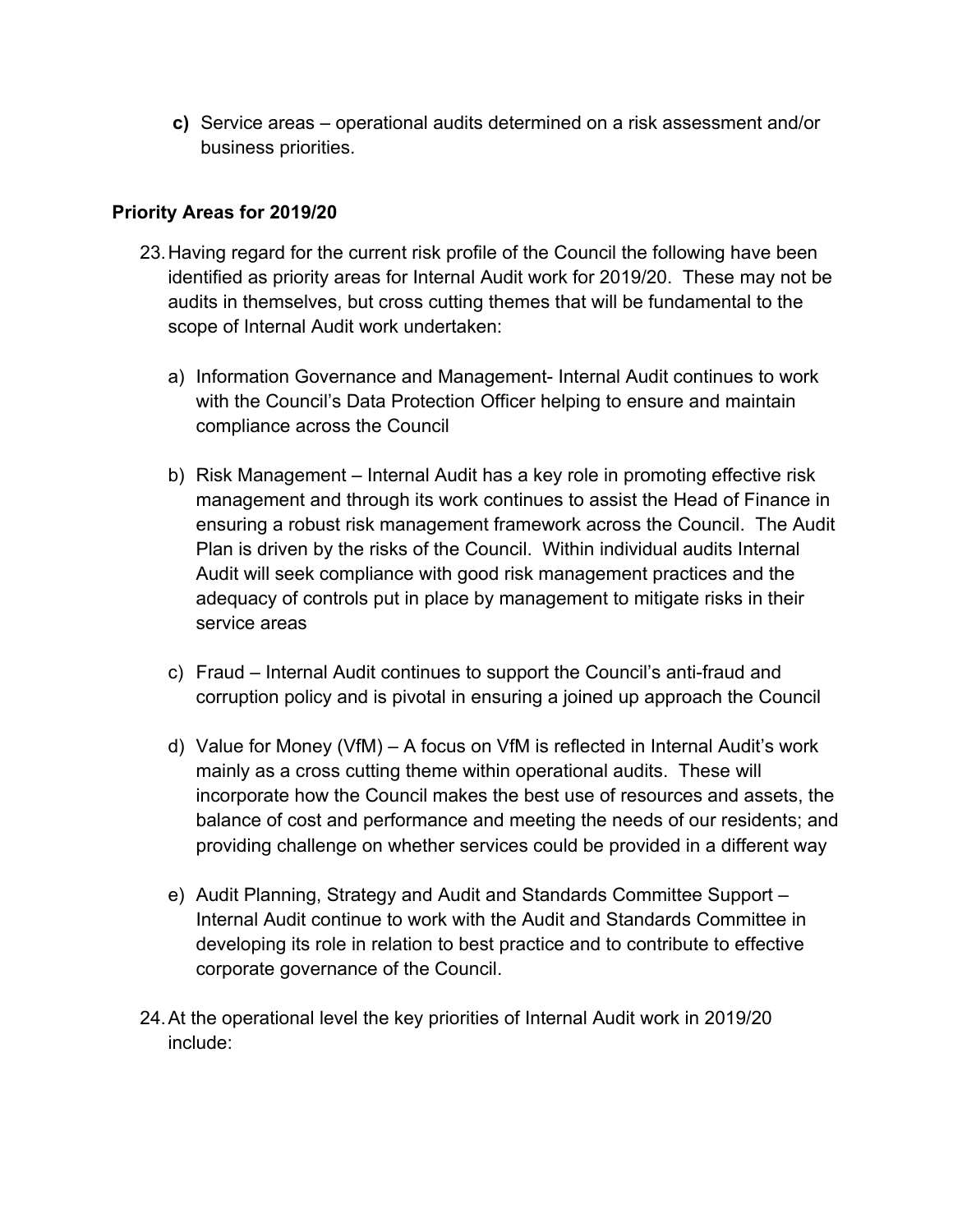- a) Harlow Trading Services (HTS) Internal Audit continues to actively seek assurances on the adequacy of internal control, governance and the management of risks regarding HTS from the Council's perspective
- b) Analytical review First started in 2018/19, Internal Audit will continue to develop its use of data analytics and use this to undertake a range of short, focussed pieces of work on data sets, which for example could include payroll, inventories and spend analysis
- c) Key Financial Systems the effectiveness of controls and management of risks with the core financial systems and processes remains a part of Internal Audit work. Audits have been scheduled on a cyclical basis so not all key financial systems will be undertaken each year.

## **Resources**

- 25.2018/19 has been the second year of the formal shared service between Harlow, Epping Forest and Broxbourne Councils, with Broxbourne being the host authority and employer of the shared internal audit staff. A Shared Services Board was created and is meeting regularly to oversee the implementation and delivery of the Internal Audit function, assess quality and performance, manage risks and consider major changes to the service. The Board comprises of key Officers from Broxbourne, Harlow and Epping Forest as well as the Internal Audit Manager.
- 26.The Internal Audit function consists of the Internal Audit Manager (1.0 full time equivalent (f.t.e)), three Senior Auditors (2.8 f.t.e) and two Auditors (2.0 f.t.e). In order to make good use of the government's Apprenticeship Levy and to help develop auditors of the future one of the two vacant Auditor posts was filled with an Apprentice in September 2018, with a view to take them on permanently subject to performance. The aim is to take on another apprentice in the summer. In the meantime, external providers of Internal Audit are being used to cover the vacancies.

## **Audit Plan**

27.The Audit Plan, as set out in Appendix 1, requires 341 days as summarised in the table below: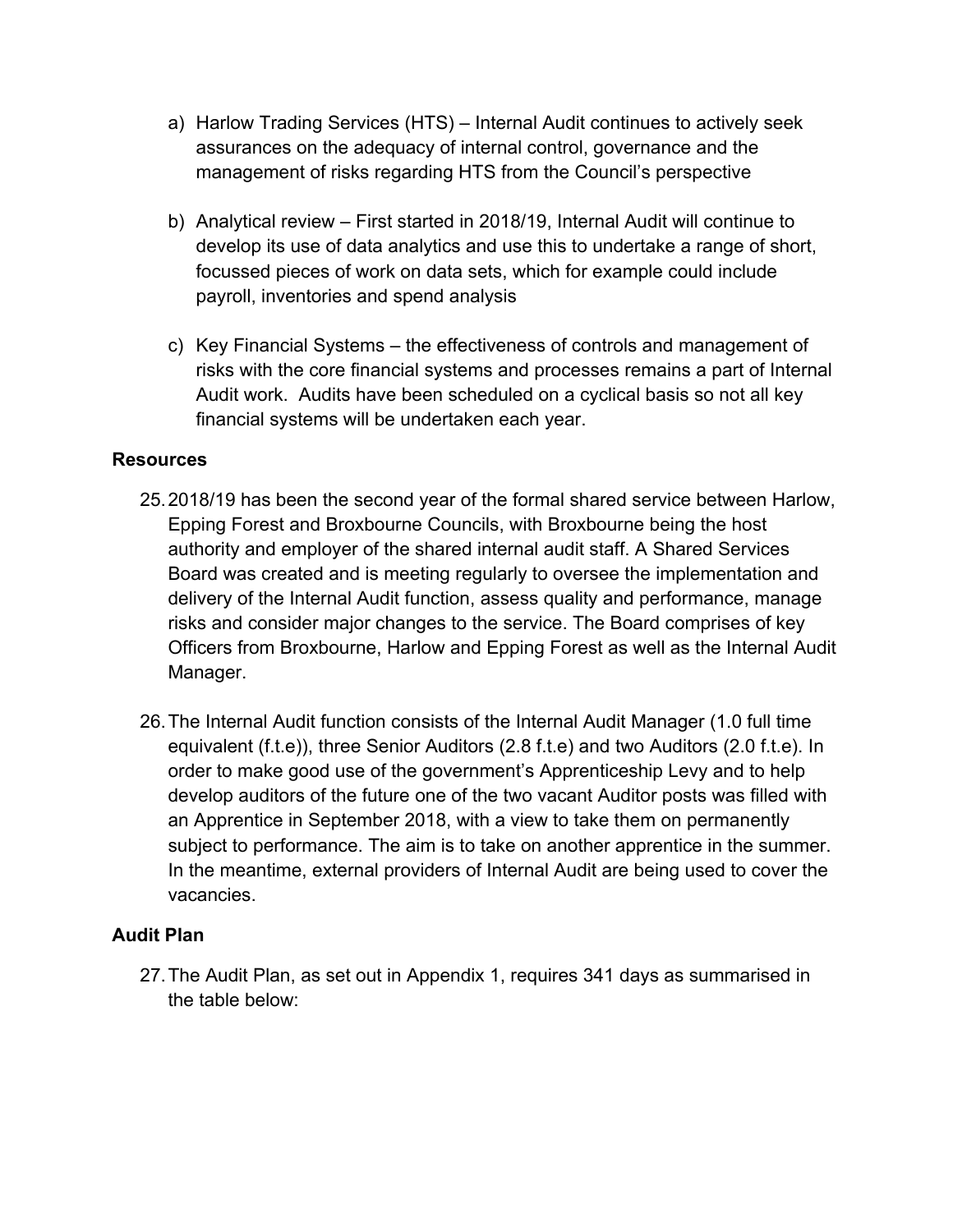### **Table 2- Summary of Audit Plan**

| <b>Thematic Area</b>                                  | <b>Audit days</b><br>2019/20 |
|-------------------------------------------------------|------------------------------|
|                                                       | 75                           |
| Corporate framework including governance, assurance   |                              |
| framework, fraud, value for money and risk management |                              |
| Information and performance management                | 25                           |
| Projects, Joint Working and Partnerships              | 20                           |
| <b>Financial audits</b>                               | 39                           |
| <b>IT Audits</b>                                      | 10                           |
| Cross cutting/themed audits                           | 25                           |
| <b>Operational Audits</b>                             | 70                           |
| Follow Up work                                        | 15                           |
| <b>Audit Committee Support</b>                        | 18                           |
| Advice, other engagement with the business and        | 44                           |
| contingency                                           |                              |
| <b>TOTAL</b>                                          | 341                          |

### **IMPLICATIONS**

### **Place (includes Sustainability)**

None specific.

Author: **Andrew Bramidge, Project Director – Enterprise Zone and Interim Head of Planning on behalf of Graeme Bloomer, Head of Place**

## **Finance (includes ICT)**

Failure to achieve the audit plan may lead to a lack of assurance that internal controls are effective and risks properly managed.

Author: **Simon Freeman, Head of Finance and Deputy to the Managing Director**

#### **Housing**

None specific. Author: **Andrew Murray, Head of Housing**

**Community Wellbeing (includes Regeneration, Equalities and Social Inclusion)** None specific.

Author: **Jane Greer, Head of Community Wellbeing**